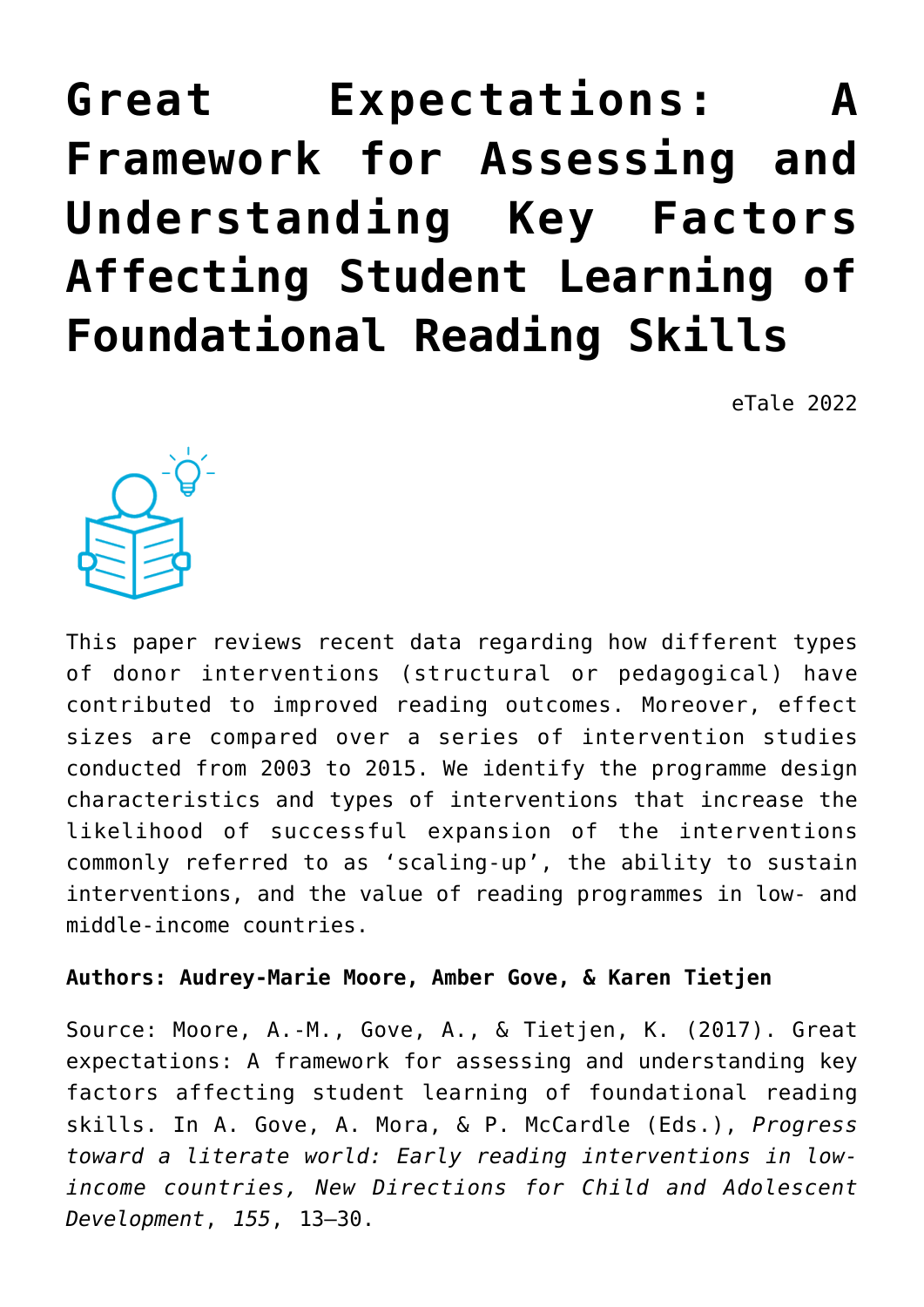This paper reviews recent data regarding how different types of donor interventions (structural or pedagogical) have contributed to improved reading outcomes. Moreover, effect sizes are compared over a series of intervention studies conducted from 2003 to 2015. We identify the programme design characteristics and types of interventions that increase the likelihood of successful expansion of the interventions commonly referred to as 'scaling-up', the ability to sustain interventions, and the value of reading programmes in low- and middle-income countries.

- The Education for All (EFA) movement is a global commitment to providing high-quality basic education for all children, youth, and adults.
- Basic education is a human right, is central to countries' economic, social, and political development, and leads to better family health and nutrition, improved capacity of the poor to participate in the political process, and higher lifetime incomes.
- Reading skill acquisition is most effectively achieved by instruction in languages that the student speaks and understands, a phonics-based approach, and a materialsrich environment.
- To achieve basic education outcomes, a move from focusing on access to focusing on quality and learning is required.

# **Moving from access to learning: the EFA era**

- The number of out-of-school children worldwide has been reduced by half since 1990, although approximately 57 million children and youth remain out of school.
- The 2011 global youth literacy rate of 90% masks huge regional differences; for example, in Sub-Saharan Africa, 30% of youth between the ages of 15 and 24 are considered illiterate.
- Most low-income countries failed to meet their targets. By the end of 2015 (of those countries with data), only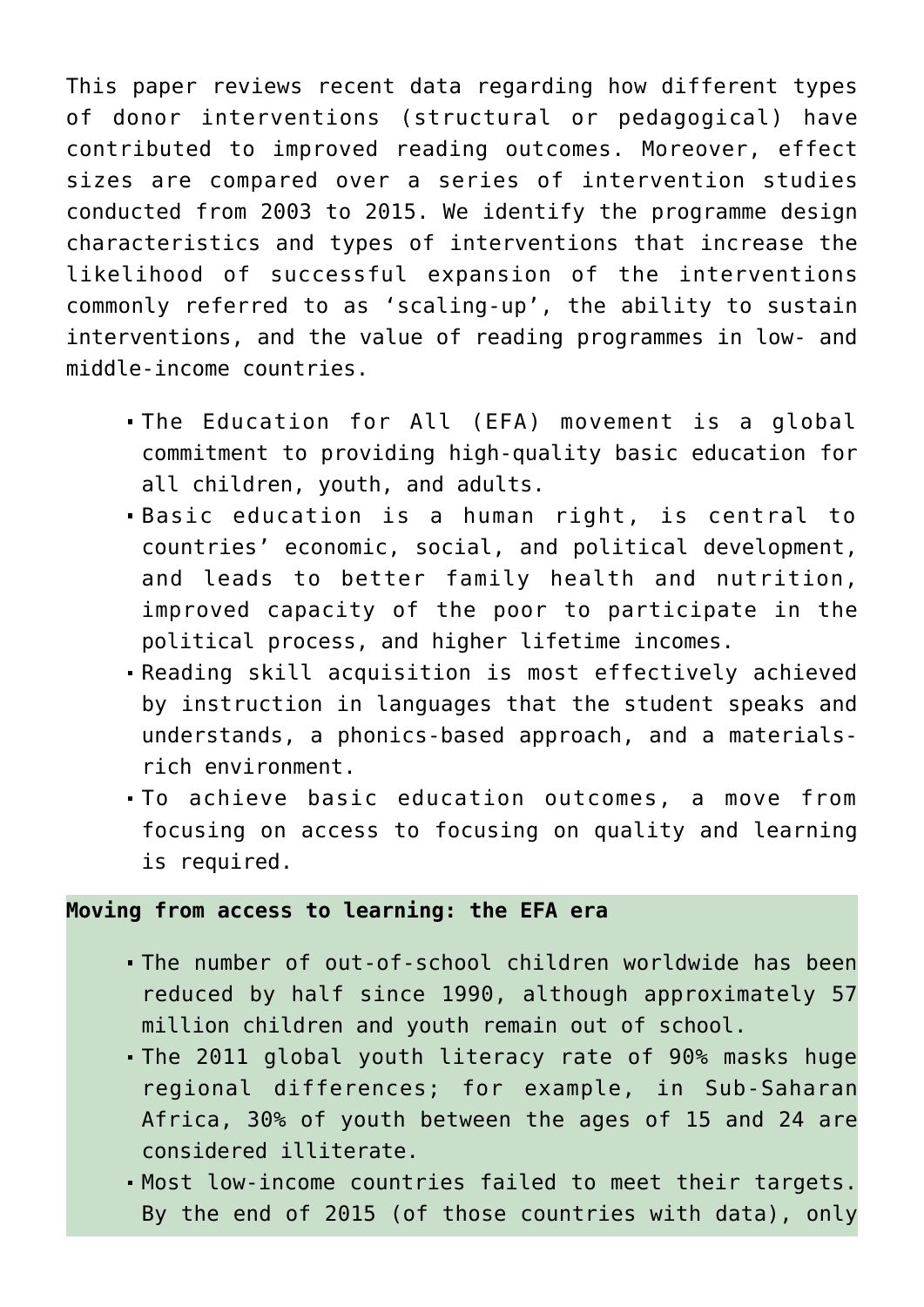14 of 122 countries had ensured that 8 out of 10 children were enrolled in school, and only 13 out of 90 achieved completion rates near 97% for primary education.

- Nearly 40% of the world's children (some 250 million) do not acquire basic skills in reading and maths.
- Three major challenges have been identified: large gains are required quickly; achieving the required standard and making a system reform will not be easy; we need to be committed (and strategic) about how to do the system reform.



#### **The study**

This paper reviews recent data on how different types of donor interventions have contributed to improved reading outcomes. Moreover, it compares effect sizes over a series of intervention studies conducted from 2003 to 2015. We present a framework for understanding how the intensity, frequency, and fidelity of the interventions as well together with the enabling environments of reform affect the magnitude and rates at which reading and learning outcomes can be expected to improve. This article identifies the programme design characteristics and types of interventions that increase the likelihood of successful expansion of the interventions commonly referred to as 'scaling-up'.

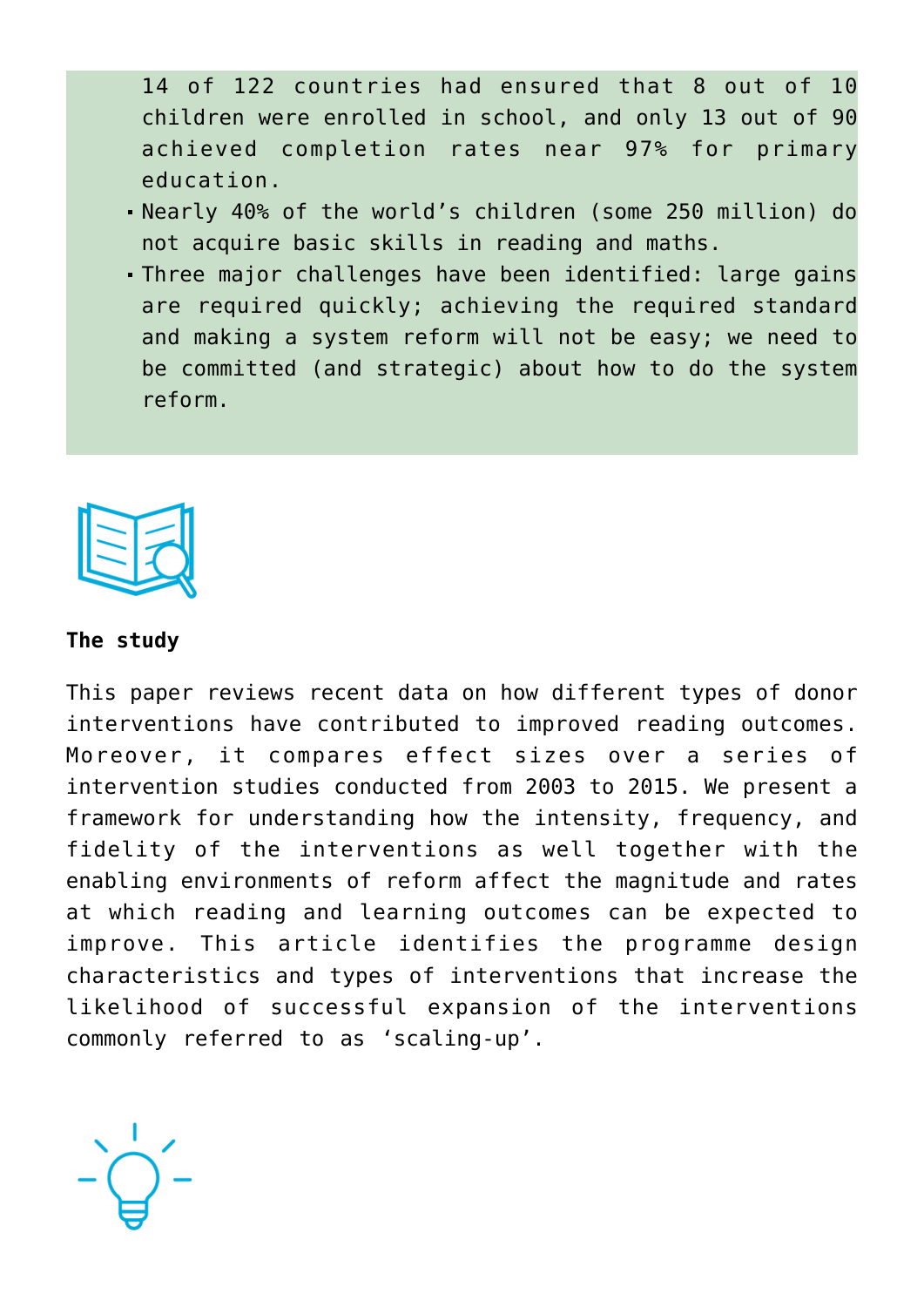# **Findings**

- Effect sizes of the interventions vary greatly, from 0.03 to 0.85.
- The programmes that achieved strong effect sizes focused narrowly on reading in the early grades and provided teachers with substantial support through coaching and supervision.
- The World Bank projects that tended to focus on direct pedagogical interventions and support rather than classroom- or school-based management tended to achieve higher effect sizes; thus, they exerted greater influence on learning outcomes.

# **Duration of intervention**

- Duration refers to the length of time that interventions are provided to participants.
- When support for interventions is provided for a longer time, the chance that those interventions will take hold and demonstrate positive results increases.

# **Dosage of intervention**

- The 'dosage' refers to the frequency and intensity (or strength) of interventions, and is found to make a difference to outcomes.
- Implementation dosage refers to strength of preparation that stakeholders (such as teachers) receive to deliver an intervention (for example, pedagogical method).
- Intervention dosage refers to the frequency with which an intervention is provided to a particular stakeholder.
- One 'dose' of an intervention is usually not enough. Professional development interventions should be delivered more intensively, and usually with a longer duration or higher frequency to make a difference.

# **Enabling environment**